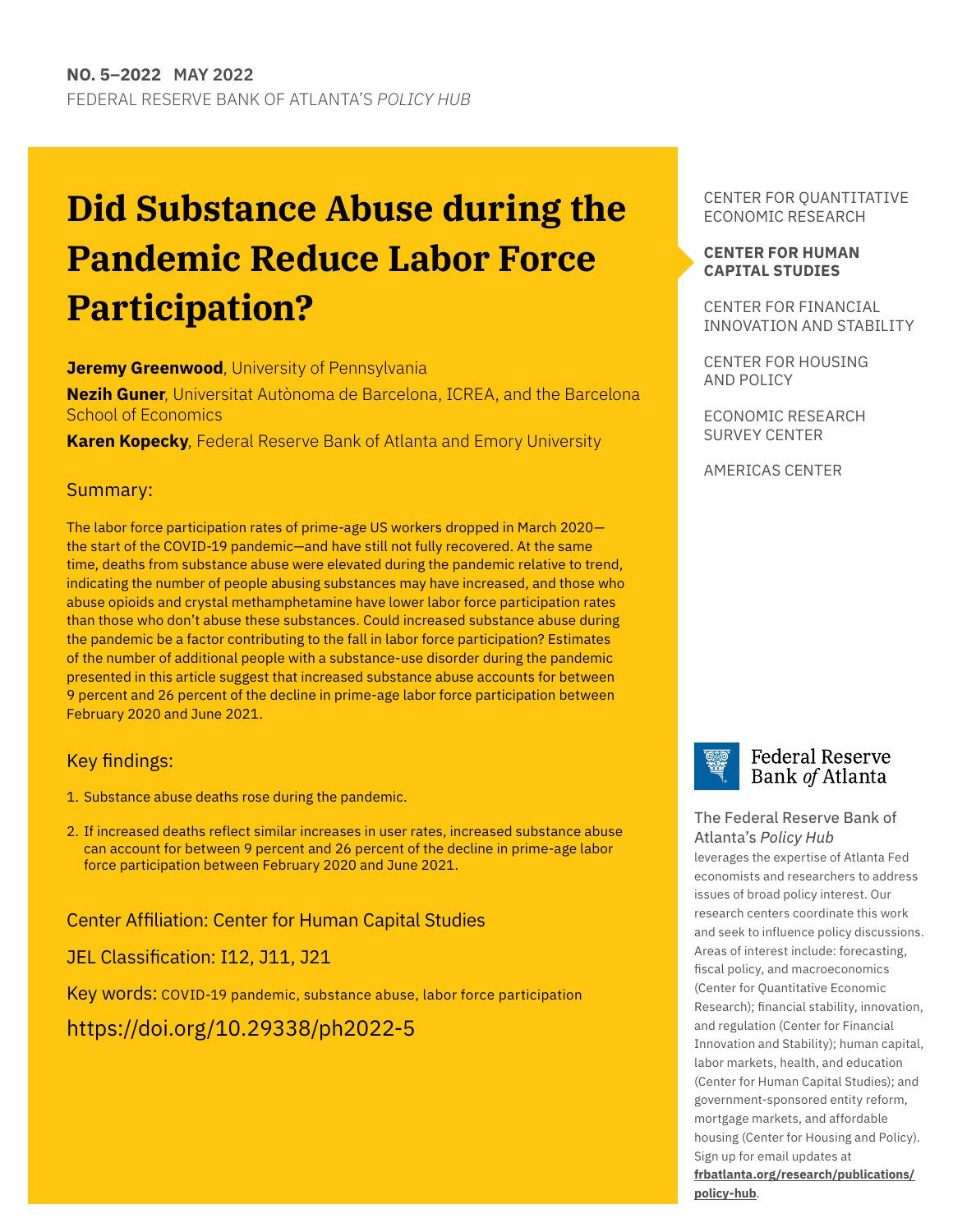# **Did Substance Abuse during the Pandemic Reduce Labor Force Participation?**

**Summary:** The labor force participation rates of prime-age US workers dropped in March 2020—the start of the COVID-19 pandemic—and have still not fully recovered. At the same time, deaths from substance abuse were elevated during the pandemic relative to trend, indicating the number of people abusing substances may have increased, and those who abuse opioids and crystal methamphetamine have lower labor force participation rates than those who don't abuse these substances. Could increased substance abuse during the pandemic be a factor contributing to the fall in labor force participation? Estimates of the number of additional people with a substance-use disorder during the pandemic presented in this article suggest that increased substance abuse accounts for between 9 percent and 26 percent of the decline in prime-age labor force participation between February 2020 and June 2021.

## **About the Authors:**

**Jeremy Greenwood** Jeremy Greenwood is a professor of economics at the University of Pennyslvannia.

**Nezih Guner** Neizh Guner is a research professor in the Department of Economics and Economic History at Universitat Autònoma de Barcelona and a research professor at the Barcelona School of Economics.

**Karen Kopecky** Karen Kopecky is a research economist and adviser at the Federal Reserve Bank of Atlanta and a visiting scholar at Emory University.

**Acknowledgments:** The authors thank Casey Mulligan for discussions that initiated this work and valuable comments. They also thank members of the labor policy group at the Atlanta Fed for feedback and suggestions; R. Anton Braun, Chris Cunningham, and Paula Tkac for detailed feedback; and Francesco Chiocchio for excellent research assistance. This piece draws heavily from [Greenwood, Guner and Kopecky](#page-14-0) [\(2022](#page-14-0)*b*). The views expressed herein are those of the authors and not necessarily those of the Federal Reserve Bank of Atlanta or the Federal Reserve System.

*Comments to the authors are welcome at* [karen.kopecky@atl.frb.org](mailto:karen.kopecky@atl.frb.org)*.*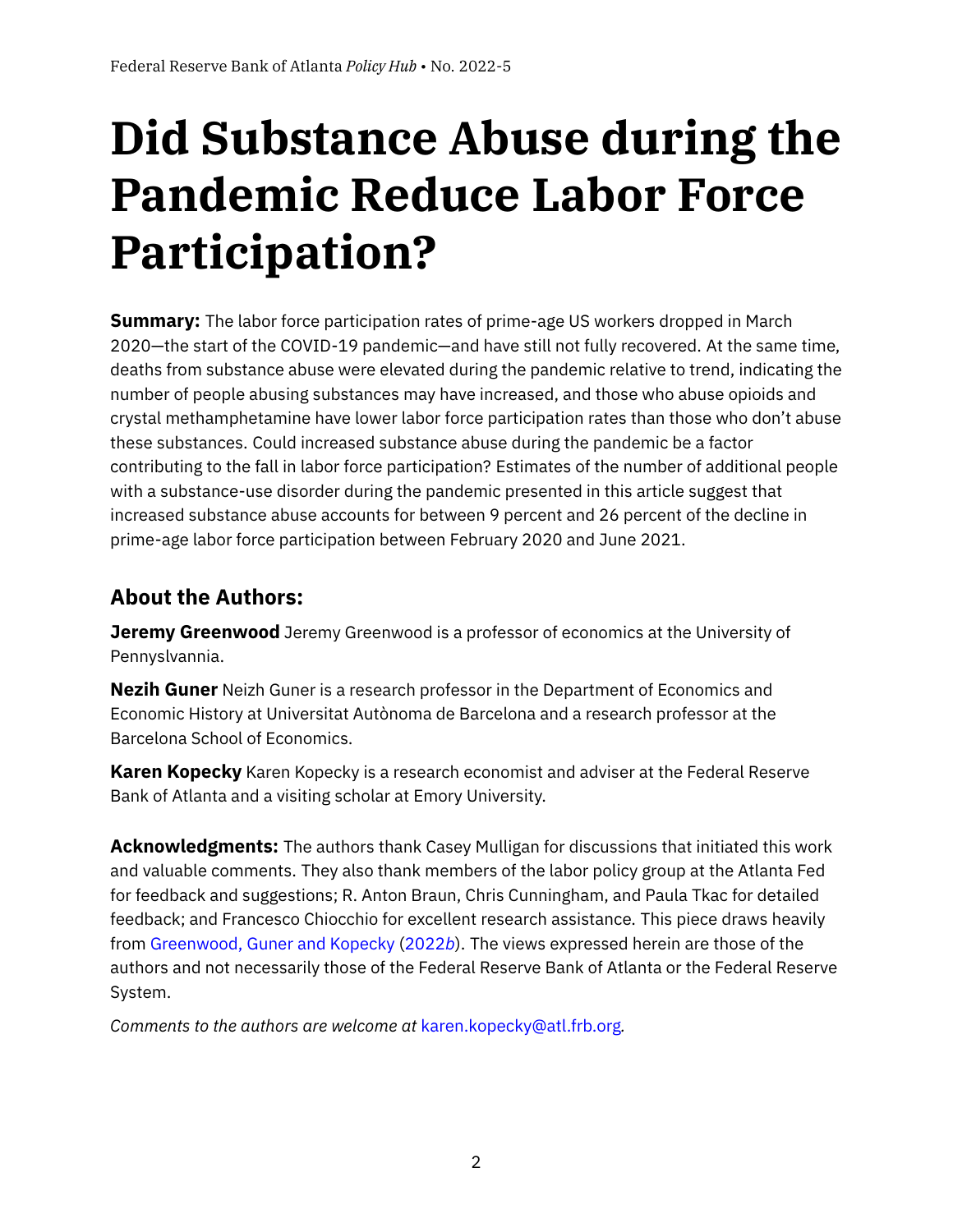## **1 Introduction**

The COVID-19 pandemic hit the United States during the middle of another major health crisis: the opioid epidemic.<sup>[1](#page-2-0)</sup> The number of overdose deaths from opioids, but also other substances like alcohol and methamphetamine (meth), increased dramatically with COVID-19, leading the *New York Times* to refer to the COVID-19 epidemic as a "national relapse trigger" [\(Hoffman,](#page-14-1) [26](#page-14-1) [March 2020\)](#page-14-1). Figure [1](#page-2-1) shows the annual rate of overdose deaths from narcotics,

psychostimulants, and alcohol for 25- to 54-year-olds going back to 2010. The increasing trend of overdose deaths jumped substantially in March 2020, the start of the pandemic. Although no data directly measure the increase in substance abuse per se, the increased deaths suggest that substance abuse may have also increased significantly at the start of the pandemic.<sup>[2](#page-2-2)</sup>

<span id="page-2-1"></span>



Note: Substances include narcotics (primarily opioids), psychostimulants (primarily methamphetamine) and alcohol.

Source: Mulligan (2022), Centers for Disease Control database of death certificates

Substance abuse is associated with lower labor force participation and employment. During the 2015–18 period, the labor force participation rate (LFPR) of prime-age workers with an opioid-use disorder is estimated to be 70 percent, 13 percentage points lower than that of those without a substance-use disorder. $^3$  $^3$  Meth use is associated with an even larger reduction in

<span id="page-2-0"></span> $1$  Since 2000, more than 500,000 deaths have occurred from opioid overdose. [Cutler and Glaeser](#page-14-2) [\(2021\)](#page-14-2) provides a review of the extensive empirical literature on the opioid crisis. [Greenwood, Guner and](#page-14-3) [Kopecky](#page-14-3) [\(2022](#page-14-3)*a*) developed a model of opioid abuse to study its driving forces.

<span id="page-2-2"></span> $2$  The latest data from the National Survey of Drug Use and Health (NSDUH) was published in October 2021 and covers drug use during 2019.

<span id="page-2-3"></span><sup>3</sup> [Krueger](#page-14-4) [\(2017\)](#page-14-4), [Aliprantis, Fee and Schweitzer](#page-13-0) [\(2019\)](#page-13-0), [Harris et al.](#page-14-5) [\(2020\)](#page-14-5) and [Powell](#page-14-6) [\(2021\)](#page-14-6) exploit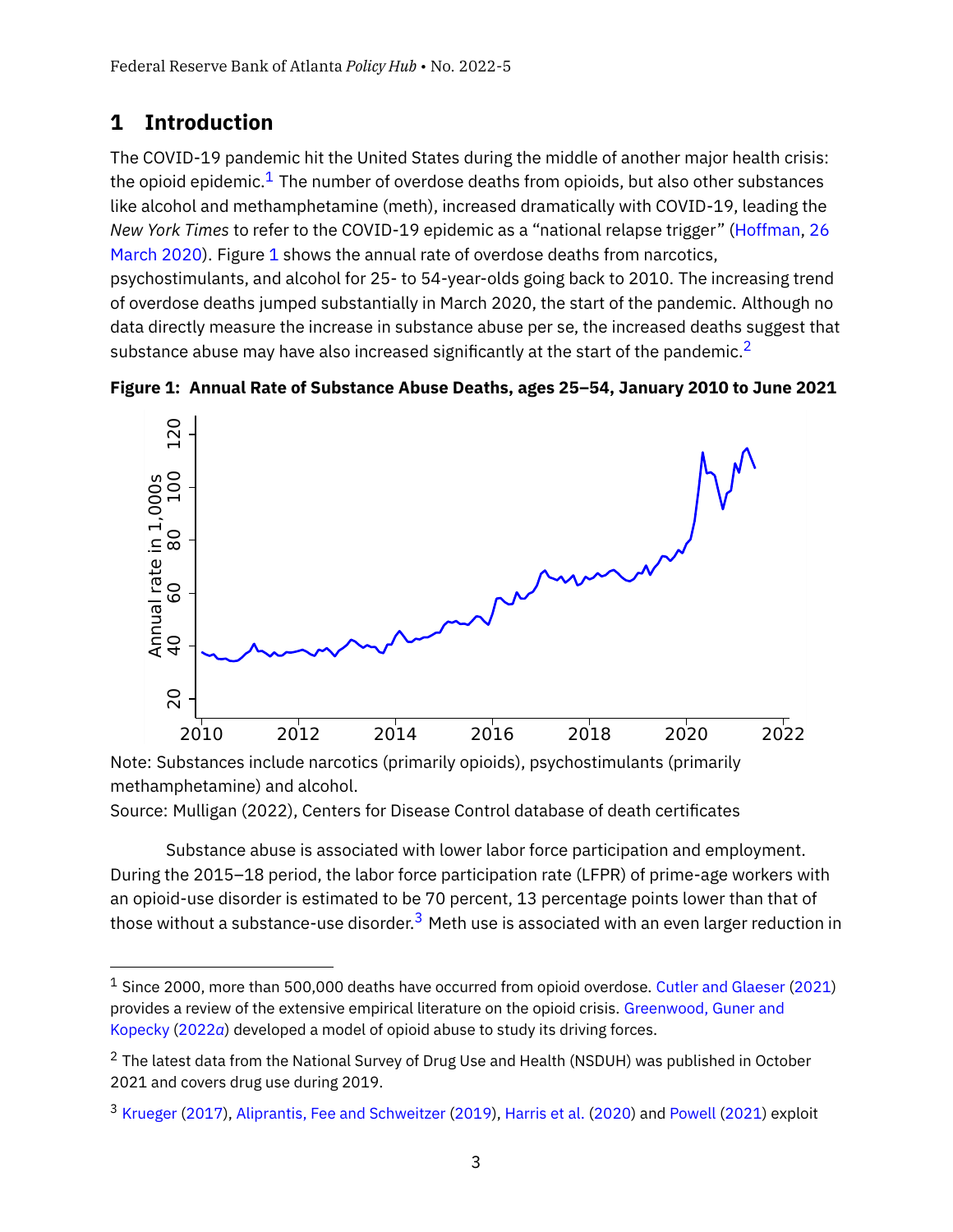labor force participation. Meth users' LFPR during 2015–18 is estimated to be 67 percent, 16 percentage points lower than that of those without a substance-use disorder.<sup>[4](#page-3-0)</sup>

Taken together, these empirical observations raise the question of whether increased substance abuse during the pandemic might be contributing to the decline in labor force participation.<sup>[5](#page-3-1)</sup> As figure [2](#page-4-0) shows, the LFPR of prime-age workers between ages 25 and 54 declined substantially at the start of the COVID-19 pandemic, and recovery from that decline has been slow. Early in the pandemic, the LFPR dropped by about 3 percentage points, and although two-thirds of that decline has recovered, as of January 2022 the rate is still about 1 percentage point below its prepandemic level.<sup>[6](#page-3-2)</sup> The straight dashed line in figure [2](#page-4-0) shows the trend in labor force participation during the January 2015 to February 2020 period. Assuming the prime-age LFPR would have increased at the same rate absent the COVID-19 pandemic, the LFPR is about 1.6 percentage points below trend. In what follows, we use simple calculations to derive approximate bounds on the magnitude of the increase in substance abuse during the pandemic. We then use these bounds to determine the contribution of higher substance abuse rates to the reduction in labor force participation shown in figure [2.](#page-4-0)

## **2 Higher Drug Use during the Epidemic**

The rise in overdose deaths during the pandemic is not driven by one particular substance but is the result of a combination of increased death rates from narcotics, psychostimulants, and alcohol. Figure [3](#page-5-0) shows the deaths rates associated with overdoses for each type of substance.<sup>[7](#page-3-3)</sup> The solid blue line in the figure displays monthly deaths from narcotics, which covers various types of opioids such as opium, heroin, fentanyl, and other natural and synthetic opioids, as well as deaths from cocaine. The blue dashed line shows the trend and seasonal narcotic deaths based on the prepandemic period. $8$  The red solid and dashed lines show the death rates, actual

geographic variation in opioid exposure to study its impact on labor market outcomes.

<span id="page-3-0"></span><sup>&</sup>lt;sup>4</sup> Estimated LFPRs of people who abuse opioids and meth are based on NSDUH data. See section [3](#page-8-0) for details.

<span id="page-3-1"></span><sup>&</sup>lt;sup>5</sup> Another potential source of sluggish labor force recovery is lower responsiveness of the participation rates of younger generations to wage growth, as documented by [Hotchkiss](#page-14-7) [\(2022\)](#page-14-7).

<span id="page-3-2"></span> $6$  After its steady decline since the late 1990s, the LFPR of prime-age workers was trending upward before the pandemic. See [Binder and Bound](#page-13-1) [\(2019\)](#page-13-1) and [Abraham and Kearney](#page-13-2) [\(2020\)](#page-13-2) for recent reviews on the decline in labor force participation in the United States.

<span id="page-3-3"></span> $7$  Deaths involving multiple substances are double-counted in the figure. However, this double-counting is largely offset by deaths from undetermined substances (not shown in the figure).

<span id="page-3-4"></span><sup>&</sup>lt;sup>8</sup> Following [Mulligan](#page-14-8) [\(2022\)](#page-14-8), the dashed trend plus seasonal lines are determined by regressing the log of deaths from January 1999 to December 2019 on a quartic in time at the monthly frequency and month-of-year dummies. The narcotics regressions also include indicator variables for dates  $>$  January 2006 and dates  $\geq$  January 2016. We see large jumps in narcotics deaths at these dates, which may be due to the increased coverage of prescription drugs, including prescription opioids, through the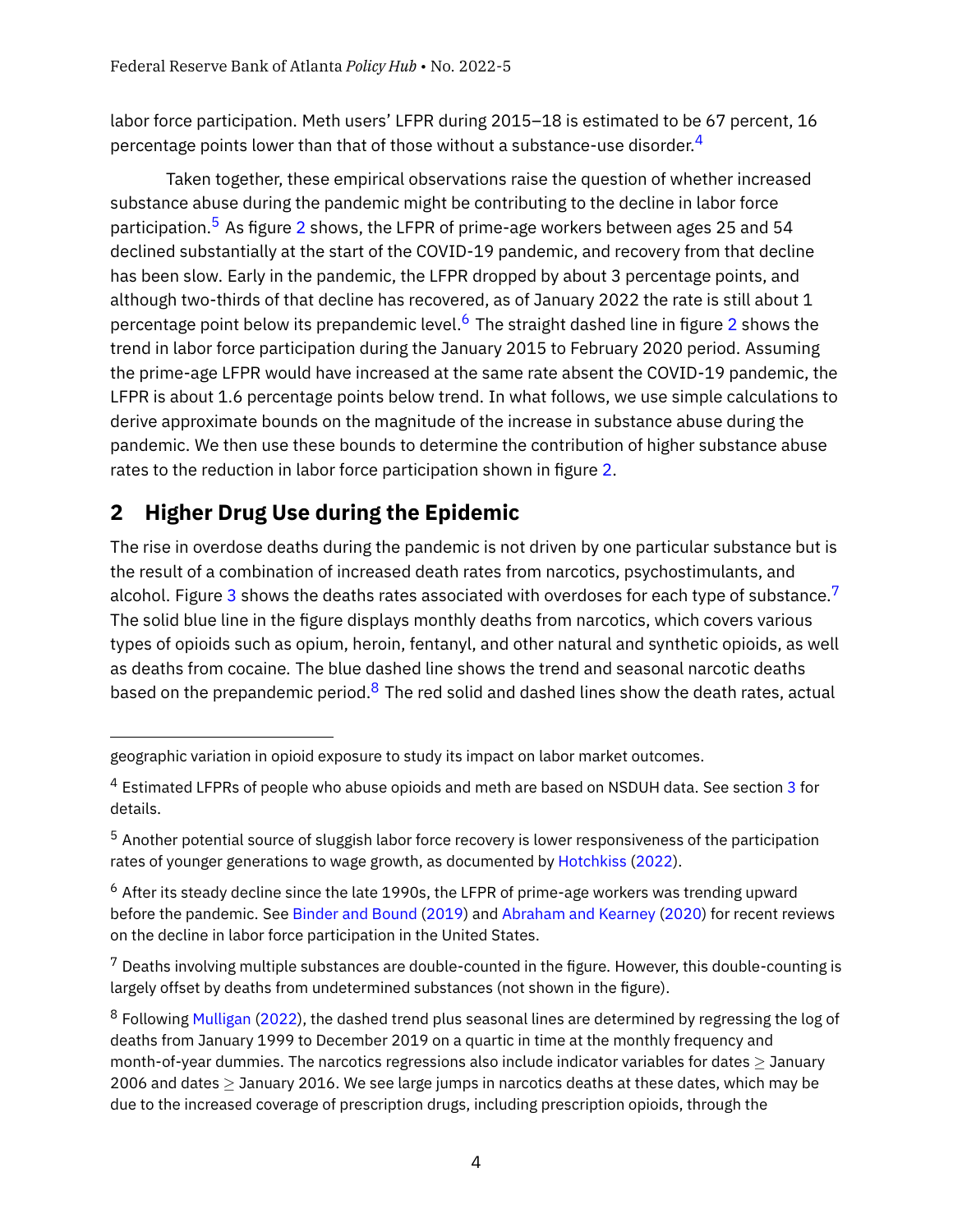

<span id="page-4-0"></span>

Source: US Bureau of Labor Statistics

and predicted, from alcohol (excluding those associated with drunk driving). Finally, the black lines are deaths from psychostimulants, primarily crystal methamphetamine (meth). Meth deaths have also been higher during the pandemic, although they have not been as elevated relative to their exponentially increasing trend as narcotic and alcohol deaths.

The increase in substance abuse deaths during the COVID-19 pandemic could be the result of an increase in the death rate of people abusing substances, an increase in the number of people with a substance-use disorder, or some combination of the two. Suppose that the death rate of abusers did not change during the pandemic and that an increase in the number of abusers is driving the entire increase in deaths. Why might the number of people abusing substances have increased? There are several potential reasons. Increased anxiety, isolation, joblessness, and other factors caused by the pandemic could have led to an increased desire to abuse drugs, alcohol, or both [\(Weiner,](#page-15-0) [2020\)](#page-15-0). For alcohol, the shift to drinking at home from drinking in restaurants and bars reduced the cost per ounce, which might have led to the

introduction of Medicare Part D and the increased availability of fentanyl in the US illicit drug market, respectively. See [Mulligan](#page-14-8) [\(2022\)](#page-14-8) and [Council of Economic Advisers](#page-13-3) [\(US\)](#page-13-3).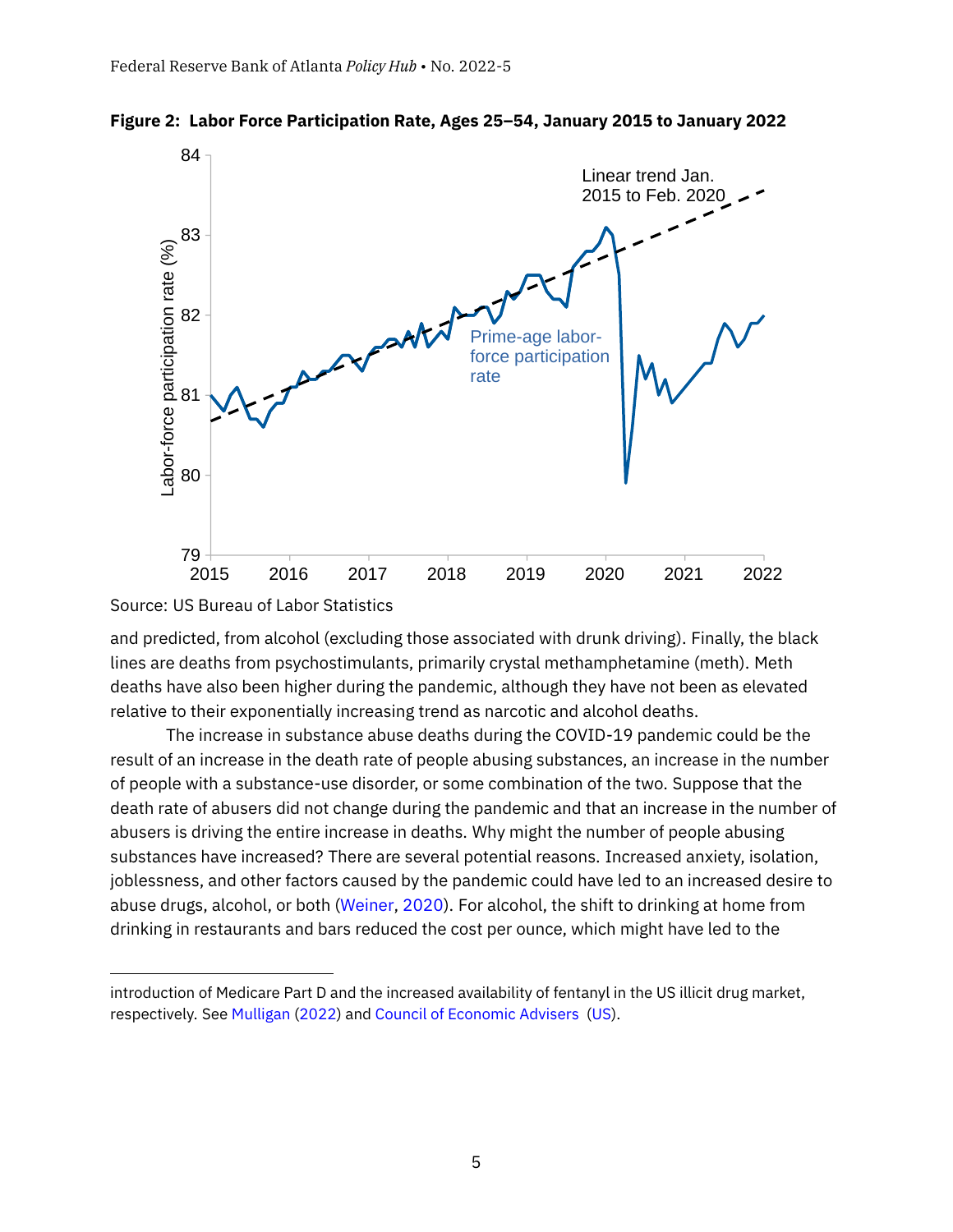

<span id="page-5-0"></span>**Figure 3: Annual Rate of Drug and Alcohol Deaths, Ages 25–54, January 2010 to June 2021**

Note: Narcotics and psychostimulants are primarily opioids and methamphetamine, respectively. They are selected on MCD codes. Alcohol-induced deaths are selected on UCD codes. Trends use 1999–2019 data and include seasonal factors. Source: Mulligan (2022), CDC database of death certificates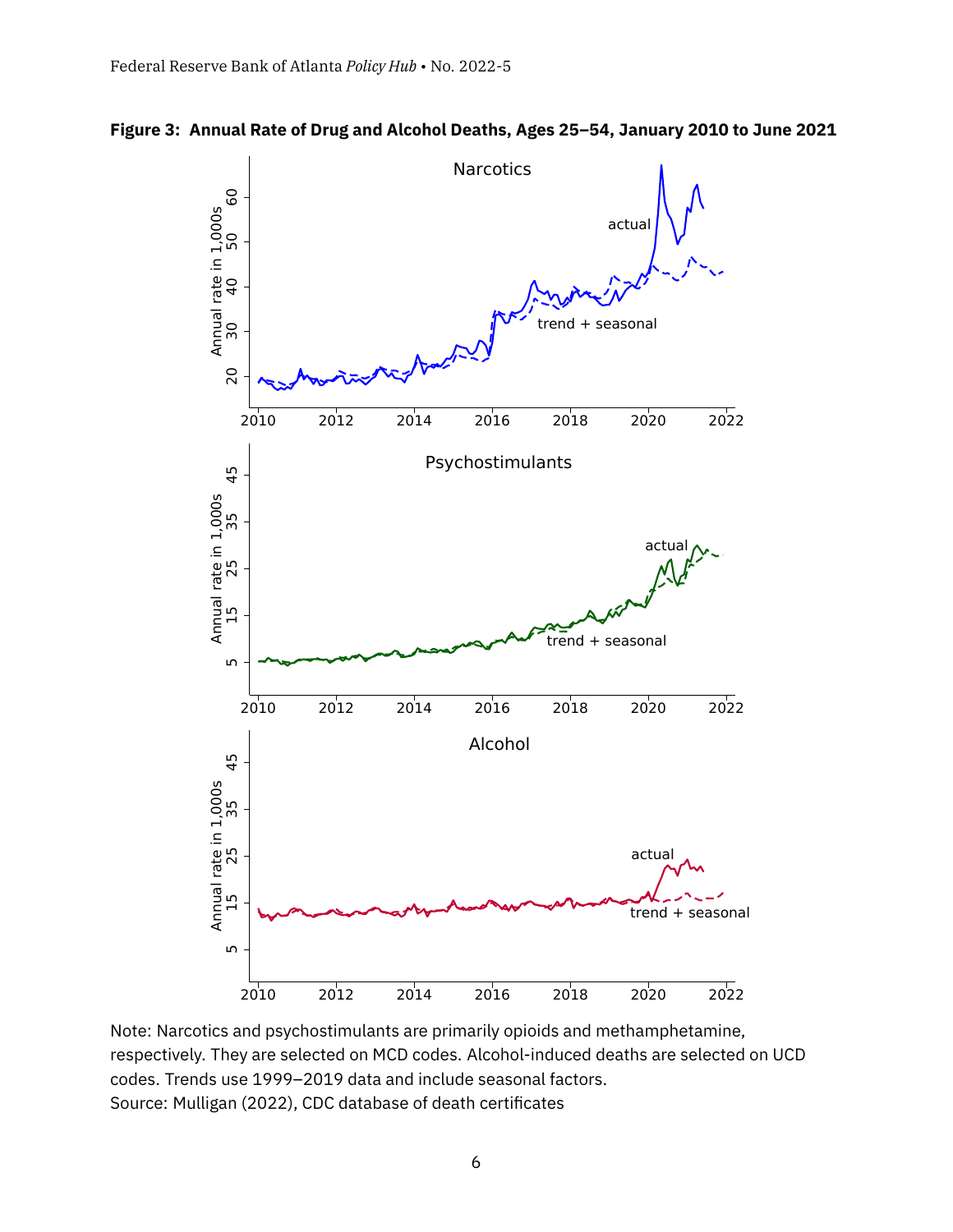consumption of greater quantities.<sup>[9,](#page-6-0)[10](#page-6-1)</sup> During the pandemic, there were also fewer options for spending both time and money. Moreover, like many leisure goods, using drugs and alcohol requires time. $11$  This factor is especially true when accounting for both the time spent using the substances and the time spent recovering from their use. Given this complementarity between time and the use of drugs and alcohol, declines in the value of time might have effectively led to decreases in the total cost of substance use and, consequently, an increase in use and, ultimately, in the number of people with a substance-use disorder. For many people, once started, drug and alcohol abuse is difficult to stop. For this reason, an increase in substance abuse during the pandemic would lead to higher substance abuse rates even after the pandemic has ended.<sup>[12](#page-6-3)</sup>

The first empirical challenge is to estimate the additional number of people abusing opioids, meth, and alcohol. The number of people abusing a substance can be imputed by dividing the number of deaths by the death rate, which we assume to be constant before and during the pandemic.

The first row of table [1](#page-7-0) reports the cumulative number of deaths from opioids, meth, and alcohol between April 2020 and June 2021 for individuals ages 25 to 54. $^{13}$  $^{13}$  $^{13}$  The second row reports the number of deaths predicted using the statistical model of the prepandemic trend and seasonal components in figure [3.](#page-5-0) Subtracting the second row from the first row yields an estimate of the additional number of deaths that occurred due to the COVID-19 pandemic. These are reported in the third row. There were 69,342 opioid deaths between April 2020 and June 2021, 14,820 more than prepandemic trends would have predicted. Similarly, there were 2,702 excess meth-related deaths and 7,835 excess alcohol-related deaths. In total during this period, an estimated additional 25,356 drug and alcohol deaths occurred.

<span id="page-6-0"></span> $9$  According to the research firm Nielsen, sales of alcohol in stores increased by 27 percent in the United States between mid-March and mid-May 2020 [\(Valinsky,](#page-15-1) [26 May 2020\)](#page-15-1).

<span id="page-6-1"></span> $10$  Mulligan (2022) argues that the shift away from heroin and prescription opioids to fentanyl during the epidemic (discussed below) led to a reduction in the price per morphine milligram equivalent of opioids, which similarly might have led to higher levels of consumption.

<span id="page-6-2"></span> $11$  The notion that the consumption of leisure goods is time intensive is not new. It was used, for instance, by [Kopecky](#page-14-9) [\(2011\)](#page-14-9) to understand the rise in retirement in the United States in the 20th century.

<span id="page-6-3"></span> $12$  There is some evidence that additional users drove the increase in opioid deaths during the pandemic. The [Center for Disease Control and Prevention](#page-13-4) [\(2020\)](#page-13-4), for example, shows that the rise in deaths associated with fentanyl was mainly in Western states, while historically, fentanyl-related deaths were concentrated in the East. [Kim et al.](#page-14-10) [\(2021\)](#page-14-10), focusing on opioid-related deaths in Illinois, document that during the pandemic a larger fraction of opioid-overdose deaths had no prior opioid use disorder treatment.

<span id="page-6-4"></span> $13$  June 2021 is the last month of available data on deaths. The analysis uses opioid overdose deaths, since deaths from cocaine overdose—the remaining part of narcotics—have not experienced a jump during the epidemic.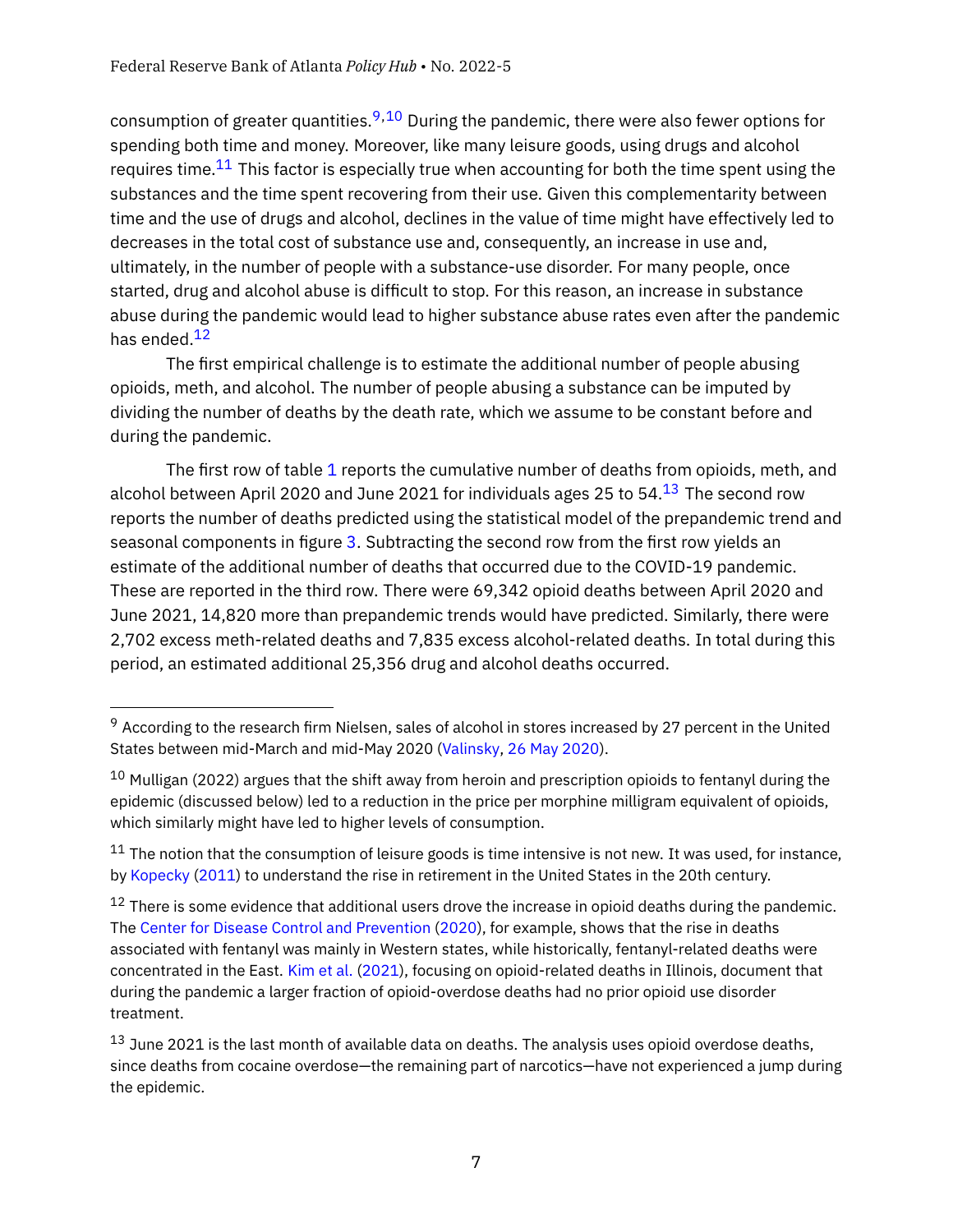|                                           | Opioids | Meth   | Alcohol | Total   |
|-------------------------------------------|---------|--------|---------|---------|
| Number of deaths                          |         |        |         |         |
| Actual                                    | 69.342  | 32,363 | 27,683  | 129,389 |
| Predicted from trend + seasonals          | 54,522  | 29,662 | 19,848  | 104,032 |
| Additional deaths                         | 14,820  | 2,702  | 7.835   | 25,356  |
| Prepandemic annual death rate             | 0.605%  | 0.266% | 0.260%  |         |
| Alive with substance-use disorder (1000s) |         |        |         |         |
| Actual                                    | 9.166   | 9,735  | 8.503   | 27,404  |
| Predicted from trend + seasonals          | 7,207   | 8,922  | 6,096   | 22,226  |
| Additional number of abusers              | 1,959   | 813    | 2.406   | 5,178   |

### <span id="page-7-0"></span>**Table 1: Total Deaths and Imputed Abusers Ages 25–54 by Substance Assuming No Change in the Death Rate Conditional on Abuse, April 2020–June 2021**

Source: Number of deaths: Mulligan (2022), CDC database of death certificates. Prepandemic death rates: See appendix [A.](#page-13-5)

Given the estimated additional number of substance abuse deaths, we can use the death rate of people with a substance-use disorder to infer the excess change in the number of abusers due to COVID-19. (Recall that we are assuming that, during the pandemic, the death rate of people abusing substances remains unchanged from its prepandemic level.) These death rates, taken from [Mulligan](#page-14-8) [\(2022\)](#page-14-8), are reported in the fourth row of table [1.](#page-7-0) The death rate for opioids, about 0.6 percent, is much higher than those for meth and alcohol, about 0.26–0.27 percent. Further details are provided in appendix [A.](#page-13-5)

For each substance, we can infer the number of individuals with a substance-use disorder by simply dividing the number of deaths by prepandemic death rates. $^{14}$  $^{14}$  $^{14}$  As the bottom three rows of table [1](#page-7-0) report, more than 27 million prime-age individuals are estimated to have a substance-use disorder, with more than 5 million of these individuals—23 percent of the total—being additional substance abusers above the expected level based on past trend and seasonal effects.<sup>[15](#page-7-2)</sup>

<span id="page-7-1"></span> $14$  Since total deaths are for a 15-month period (April 2020 through June 2021), the annual death rates are multiplied by 15/12.

<span id="page-7-2"></span> $15$  For alcohol, using deaths of individuals ages 25–54 to impute the number of people with a substance-use disorder likely undercounts the total number of people who abuse alcohol, since many alcohol deaths are not acute. Alternatively, one could use alcohol deaths for all ages assuming they are proportional to the rise in the number of prime-age people who abuse alcohol. Under this assumption, the number of additional prime-age alcohol abusers increases by 4.2 million instead of the 2.4 million reported in table [1.](#page-7-0)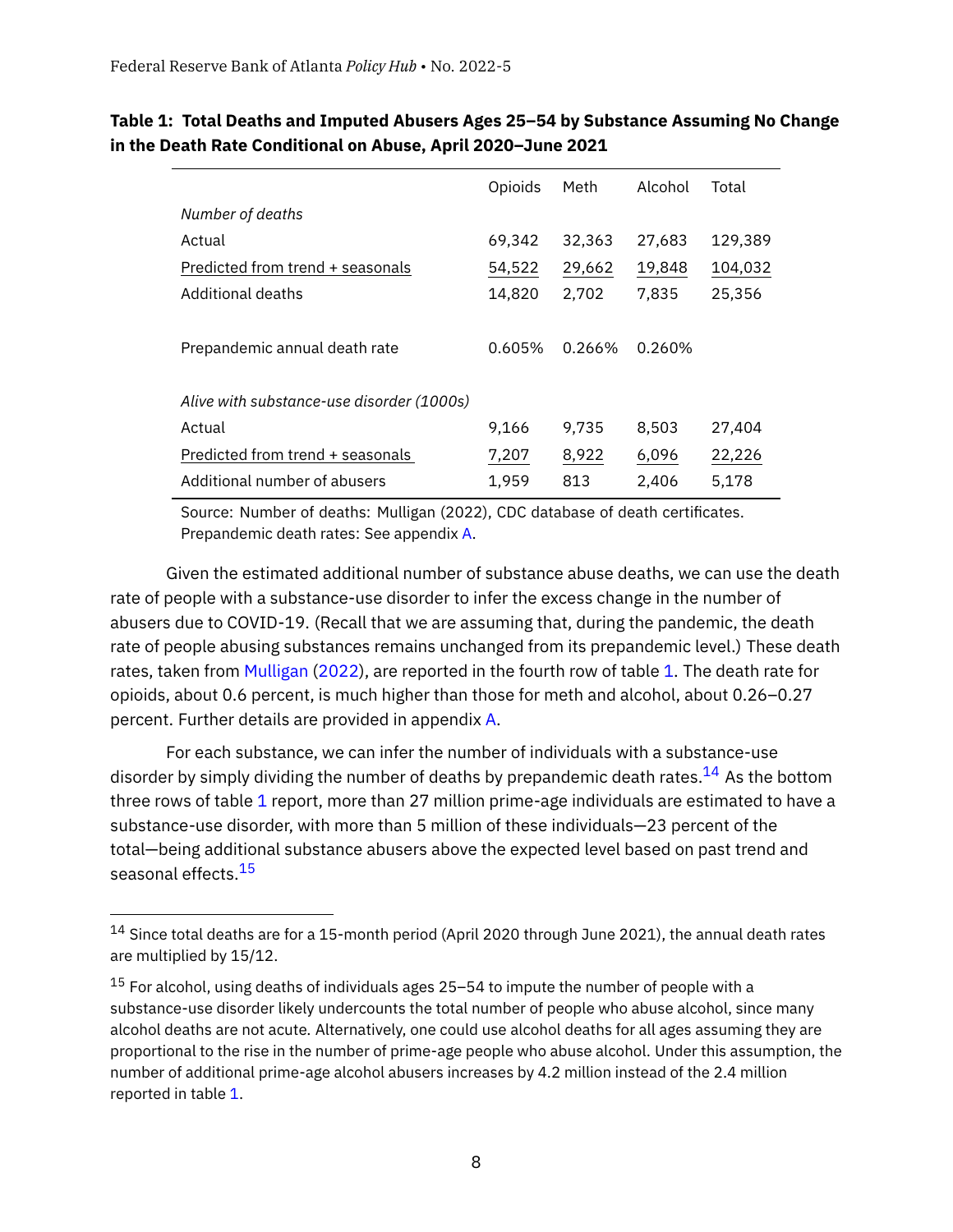|                                                             | Opioids | Meth  | Alcohol | Total |
|-------------------------------------------------------------|---------|-------|---------|-------|
| LFPR of nonabusers - LFPR of abusers (percentage points)    | 13.2    | 16.3  | 0.0     | 7.6   |
|                                                             |         |       |         |       |
| Out of labor force due to substance abuse disorder (1,000s) |         |       |         |       |
| Actual                                                      | 1.211   | 1.585 | 0       | 2.796 |
| Predicted from trend + seasonals                            | 952     | 1,453 |         | 2,405 |
| Additional number out of labor force                        | 259     | 132   | 0       | 391   |

#### <span id="page-8-1"></span>**Table 2: Impacts of Substance Abuse on Labor Force Participation**

Source for relative LFPRs: NSDUH

## <span id="page-8-0"></span>**3 Substance Abuse and the Decline in LFP**

Next we turn to how much substance abuse might lower labor force participation. The first row of table [2](#page-8-1) shows the difference between the LFPRs of people who abuse opioids, meth, and alcohol and those who don't. The LFPR differences are simple estimates of the effects of substance abuse on labor force participation calculated from the 2015–18 NSDUH for prime-age individuals who either exhibit a disorder from using a particular substance or do not have a substance-use disorder. $1617$  $1617$  The NSDUH classifies individuals as misusers of opioids if they use any opioids without a prescription, use them for reasons other than directed by a physician, or use them in greater amounts or more often than prescribed during the past 12 months. Individuals consuming alcohol, heroin, or meth are classified as misusers by default.<sup>[18](#page-8-4)</sup> Misusers are then asked follow-up questions to determine whether they have a disorder. To be labeled as someone with a disorder, substance abuse must interfere with a person's daily life. People with a disorder and abusers are used interchangeably below.

The LFPR of individuals with an opioid-use disorder is 69.7 percent, which is 13.2 percentage points below the prime-age rate of 82.9 percent for individuals who do not have a substance-use disorder. Similarly, the LFPR for individuals with meth-use disorder is 66.7 percent, which is 16.3 percentage points below the rate for individuals without a substance-use disorder. By contrast, there is no difference in LFPRs between those who abuse alcohol and

<span id="page-8-2"></span> $16$  The National Survey on Drug Use and Health (NSDUH) is an annual nationwide survey that provides national and state-level data on the use of tobacco, alcohol, and illicit drugs (including the nonmedical use of prescription drugs) and the state of mental health in the United States. The survey represents the civilian, noninstitutionalized population of the United States age 12 and over for each state and the District of Columbia (DC). The NSDUH is directed by the Substance Abuse and Mental Health Services Administration (SAMHSA), an agency in the US Department of Health and Human Services (HHS).

<span id="page-8-3"></span> $17$  The age of respondents in the public-use version of the NSDUH is reported in age ranges. The numbers in table [2](#page-8-1) for prime-age, 25–54, individuals are averages of the ratios for age groups 26–49 and 24–64.

<span id="page-8-4"></span> $18$  This reflects the fact that—in contrast to prescription opioids—a reference, or accepted, level of consumption does not exist.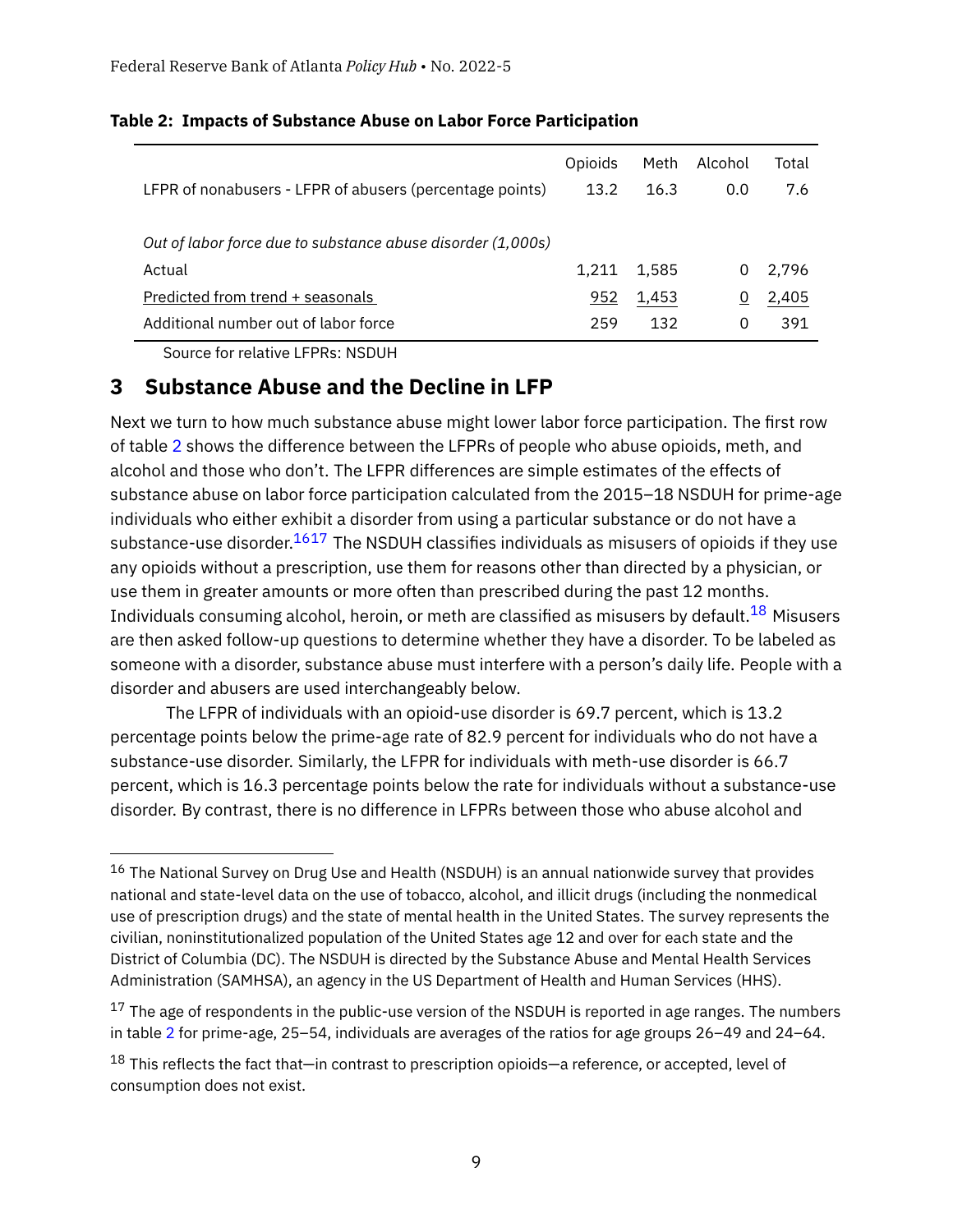|                                         |        | Feb. 2020 June 2021 |
|-----------------------------------------|--------|---------------------|
| Population aged 25–54 (millions)        | 125.95 | 126.10              |
|                                         |        |                     |
| LFP 25-54                               | 83.0%  | 81.7%               |
| Number of 25–54 in LF (millions)        | 104.54 | 103.02              |
| Decline in LF from Feb. 2020 (millions) |        | 1.51                |
|                                         |        |                     |
| Predicted LFP 25-54                     |        | 83.3%               |
| Predicted number of 25–54 (millions)    |        | 105.04              |
| Decline in LF from predicted (millions) |        | 2.02                |

## <span id="page-9-0"></span>**Table 3: Number of Prime-Age Labor-Force Participants in February 2020 and the Predicted Number in June 2021**

Source: Population: U.S. Census Bureau. LFPRs: US Bureau of Labor Statistics.

those who don't. Since the data show no impact of alcohol abuse on LFP, the increase in people who abuse alcohol will not have any impact on the number of additional individuals out of the labor force (LF). For each substance, multiplying the estimated number of abusers in table [1](#page-7-0) by the difference between the LFPR of alcohol abusers and nonabusers gives an estimate of the number of prime-age individuals who are out of the labor force due to substance abuse. For example, multiplying the 1.96 million additional people with an opioid addiction reported in table [1](#page-7-0) by 13.2 percent implies that about 259,000 additional people are not in the labor force due to elevated levels of opioid abuse. The estimates indicate that, collectively, there might be more than 2.4 million prime-age individuals not participating in the labor market due to substance abuse, 391,000 of whom are estimated to be additional nonparticipants due to the elevated levels of substance abuse during the COVID-19 pandemic.

Table [3](#page-9-0) summarizes the impact of the COVID-19 epidemic on labor force participation of prime-age workers. There were 1.51 million fewer prime-age individuals in the labor force in June 2021 than in February 2020. The sixth row of the table reports the number of individuals predicted to be in the labor force in June 2021 using the prepandemic trend. Relative to the predicted number of 105.04 million, there were 2.02 million fewer participants.<sup>[19](#page-9-1)</sup> How many of these missing workers might be attributed to drug abuse?

Under the assumption of no change in the death rate of people who abuse substances, the increase in opioid and meth usage during the pandemic might account for a sizable fraction

<span id="page-9-1"></span> $19$  Labor-force participation levels did not fully recover after June [2](#page-4-0)021, as figure 2 shows. As of January 2022, the most recent date for which LFPRs are available, the number of prime-age individuals in the labor force is still 0.26 million below the February 2020 level and 2.03 million below levels predicted by the prepandemic trend.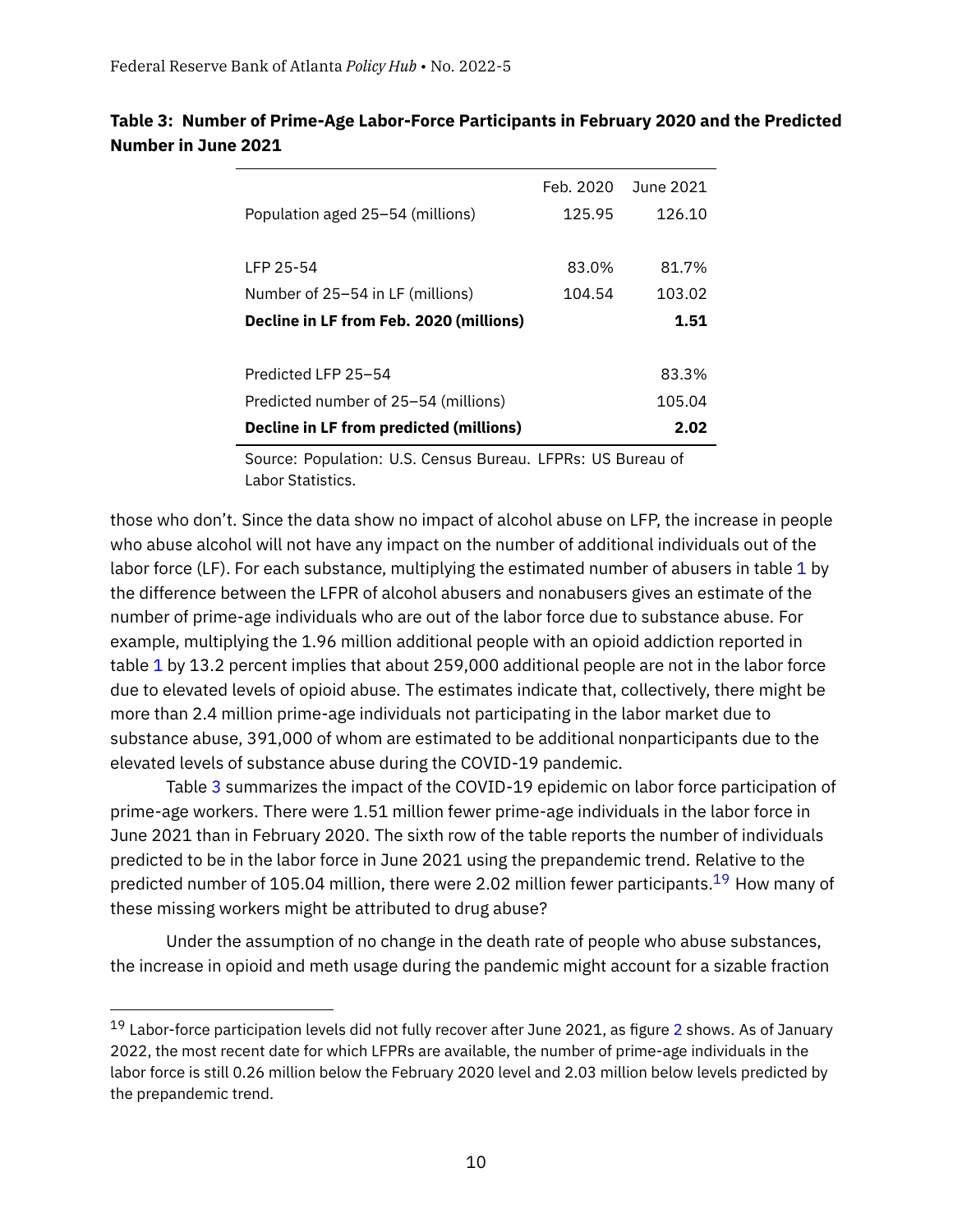### <span id="page-10-0"></span>**Table 4: Estimated Share of the Decline in the Size of the Labor Force between February 2020 and June 2021 Due to Increased Substance Abuse**

| 8.7%           |
|----------------|
| 6.6%           |
| 25.8%<br>19.4% |

Source: Authors' calculations.

of the decline in LFPRs. The results are reported as the upper bound estimates in table [4.](#page-10-0) These shares are determined by taking the estimated 391,000 additional individuals not participating due to a substance-use disorder reported in table [2](#page-8-1) and dividing it by the declines in the size of the labor force reported in table [3.](#page-9-0) The estimates imply that nonparticipants due to elevated substance abuse might account for 25.8 percent of the 1.51 million person decline in the labor force between February 2020 and June 2021, and 19.4 percent of the decline from the predicted June 2021 levels based on the prepandemic trend. Next, we provide a lower-bound estimate assuming that the rise in opioid deaths during the pandemic was the result of increased opioid use of existing people with a substance-use disorder rather than a surge in the number of people with a substance-use disorder.

## **4 Were Death Rates Constant during the Epidemic?**

The calculations have so far assumed that the death rate of people with a substance-use disorder was constant during the epidemic. This, of course, is a strong assumption. One concern, for example, might be that medical services for people with substance disorders were less available or effective during the pandemic, which would lower *mt* and increase the death rate. Yet, there is no clear evidence that this was the case, at least not for those who had a disorder before the pandemic. In a survey of centers prescribing medication for opioid use disorder (OUD), [Uscher-Pines et al.](#page-14-11) [\(2020\)](#page-14-11) find that there was a quick move to telemedicine.<sup>[20](#page-10-1)</sup> Focusing on patients, [Huskamp et al.](#page-14-12) [\(2020\)](#page-14-12) also documents that patients with an OUD did not have any trouble with medication refills or clinical visits.

On the other hand, there might be reason to believe that death rates increased during the pandemic as a result of increased fentanyl usage. Figure [4](#page-11-0) shows the ratio of heroin, illicit prescription (Rx) opioid, and synthetic opioid (primarily fentanyl) deaths to the overall narcotics death trend for individuals ages 18 to 69. The figure shows that the increase in narcotics deaths was driven by increased fentanyl usage relative to heroin and prescription opioid abuse. Consistently, based on an analysis of a large number of urine samples before and during the epidemic, [Niles et al.](#page-14-13) [\(2021\)](#page-14-13) find that fentanyl positivity rates increased by more than 50 percent during the pandemic. Since fentanyl usage is associated with a higher death rate than that of heroin and other organic forms of opioids, the rapid increase in fentanyl usage might have led to

<span id="page-10-1"></span> $20$  For a discussion on COVID-19 related measures that waived in-person assessment for the OUD prescriptions, see [Wakeman, Green and Rich](#page-15-2) [\(2020\)](#page-15-2).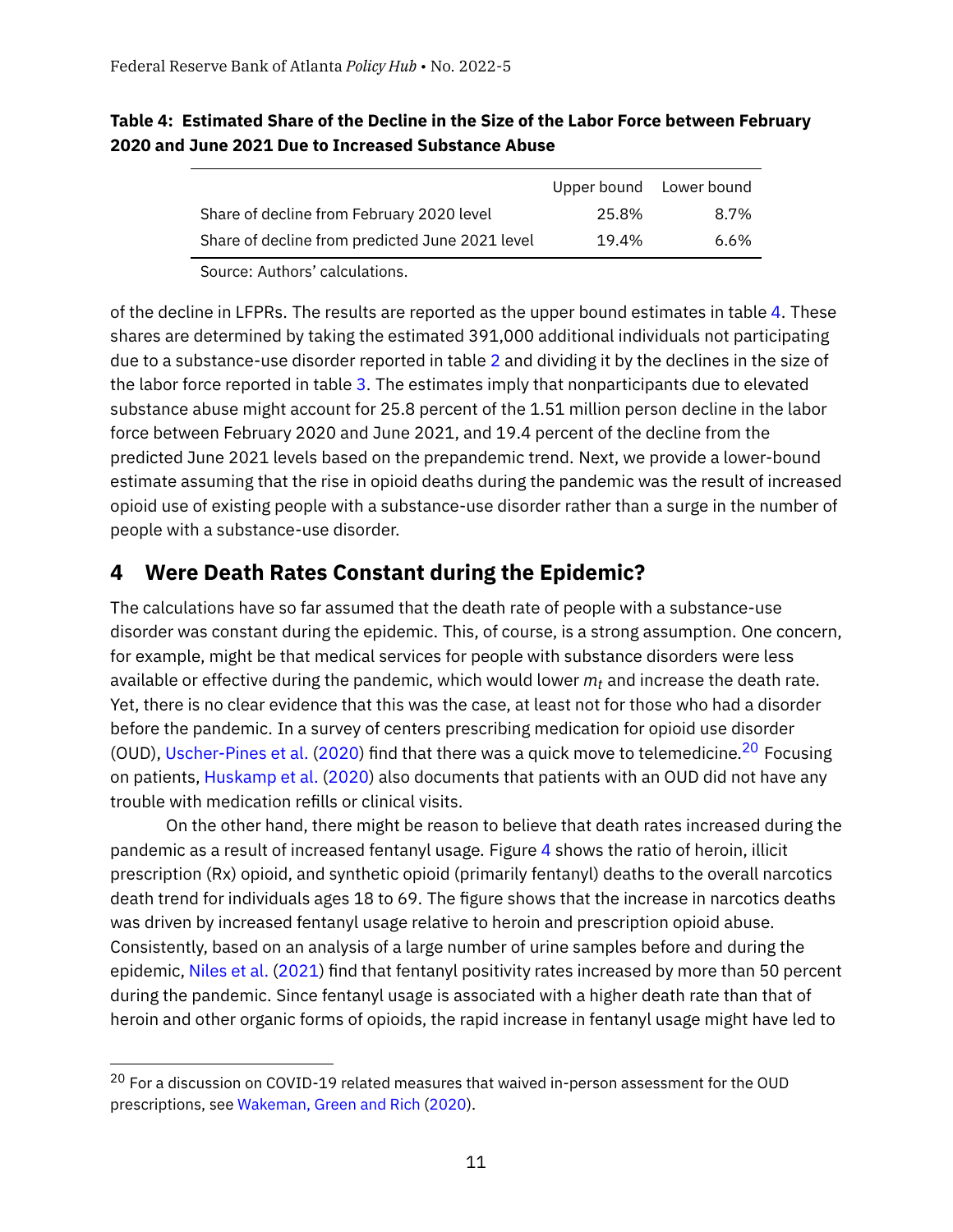a higher death rate among people with a narcotic addiction.

<span id="page-11-0"></span>



Note: Trend and seasonal (monthly) narcotic deaths are estimated using 1999–2019 data. Source: Mulligan (2022), CDC database of death certificates

Imagine that the number of opioid users did not change and that, instead, all of the additional opioid deaths during the pandemic were driven by a higher death rate of abusers due to a shift in usage from organic opioids to fentanyl. Although this is clearly a very strong assumption, it provides a lower bound on the estimated impact of the increase in substance abuse on LFPRs. If the number of people abusing narcotics did not increase (and synthetic opioids do not inhibit labor supply more than organic ones), then the only impact on LFPRs is from the increase in the number of meth users. According to table [2,](#page-8-1) the number of additional individuals out of the labor force due to additional meth use during the pandemic is 132,000, which accounts for 8.7 percent of the decline in labor force participation between February 2020 and June 2021 and 6.6 percent of the decline in labor force participation relative to the prepandemic trend. The second column of table [4](#page-10-0) reports these lower-bound estimates of the effect of increased substance abuse during the pandemic on labor force participation.

## **5 Conclusion**

Using data on substance abuse deaths, we estimate that increased substance abuse during the COVID-19 pandemic accounts for between 9 percent and 26 percent of the decline in prime-age labor force participation between February 2020 and June 2021—a decline that, as of January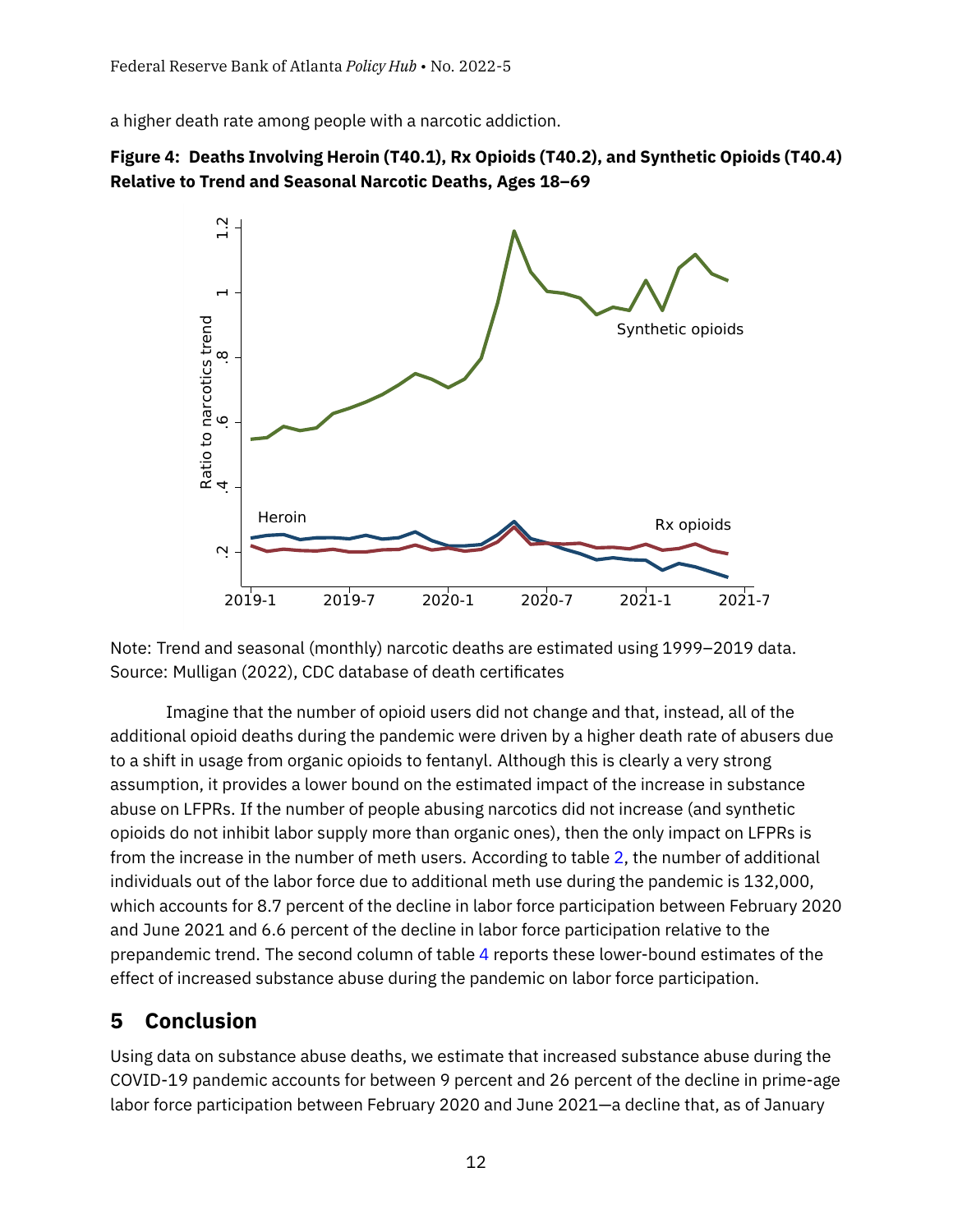2022, has still not fully recovered. Relative to LFPR levels predicted using the prepandemic trend, we estimate that increased substance abuse accounts for from 7 percent to 19 percent of the decline.

These findings indicate that a significant fraction of the decline in labor force participation during the pandemic might be due to an increase in the number of people with a substance-use disorder, a rise likely to have long-lasting effects on the LFPR for two reasons. First, addiction is a very persistent state. For instance, estimates using data from the NSDUH indicate that, conditional on surviving, 96 percent of people abusing opioids will still be abusing them one year later. $2^1$  Second, labor force participation, if anything, declines with years of substance abuse. Rough estimates using 2015–18 NSDUH data indicate that the LFPR of opioid and meth abusers in their first year of abuse is 5 to 10 percentage points higher than the LFPR of people who have been abusing opioids or meth for more than one year. For both these reasons, it is unlikely that declines in labor force participation due to an increase in the number of individuals with a substance-use disorder will recover any time soon.

<span id="page-12-0"></span><sup>21</sup> See [Greenwood, Guner and Kopecky](#page-14-3) [\(2022](#page-14-3)*a*) for details on estimated transition rates into and out of opioid addiction.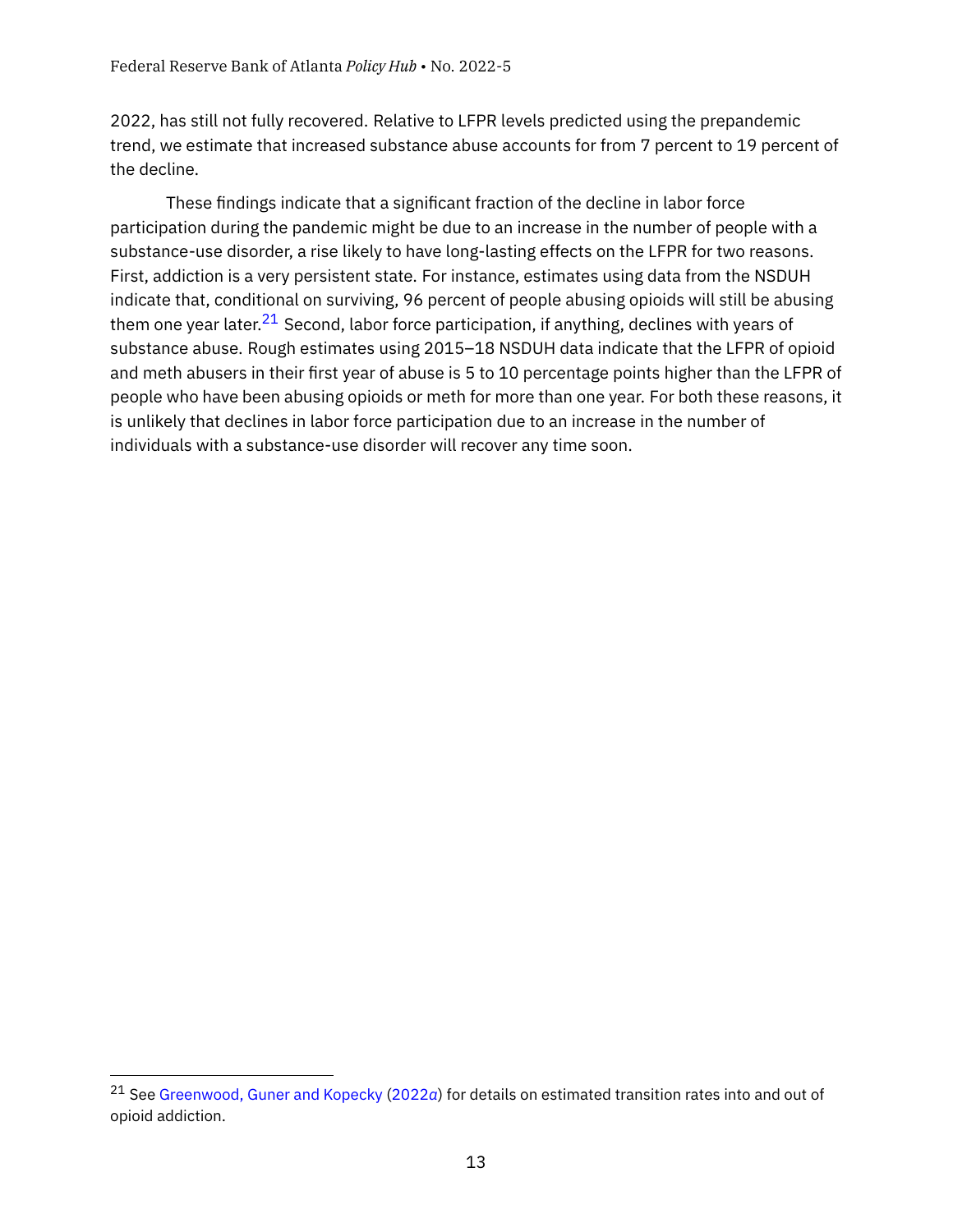## <span id="page-13-5"></span>**A Appendix: Prepandemic Death Rates**

The death rates reported in table [1](#page-7-0) are calculated as follows. Starting with alcohol, in the NSDUH, there were 14.818 million individuals above age 18 with alcohol use disorder in 2018 and 14.504 million in 2019 [\(Center for Behavioral Health Statistics and Quality](#page-13-6) [\(2020\)](#page-13-6), table 5.2.A). In the same years, 37,329 and 39,043 individuals in the same age group died due to alcohol-induced causes. Dividing the average number of deaths in 2018 and 2019 (38,186) by the average number of users (14.661 million) gives an annual death rate from alcohol abuse of 0.26 percent. For the death rate from opioids, [Barocas](#page-13-7) [\(2018\)](#page-13-7) estimates that 254,127 individuals of all ages experienced opioid disorder in Massachusetts between 2014 and 2015. $^{22}$  $^{22}$  $^{22}$ The number of opioid-related overdose deaths for the same years was 1,538. Again, dividing the average number of deaths by the average number of users gives an annual death rate of 0.605 percent. Finally, following [Mulligan](#page-14-8) [\(2022\)](#page-14-8), deaths from opioid disorder are assumed to be 2.3 times more deadly than meth use disorder; i.e., the death rate for meth is assumed to be 0.605/2.3 percent.

## **References**

- <span id="page-13-2"></span>Abraham, Katharine G., and Melissa S. Kearney. 2020. "Explaining the Decline in the US Employment-to-Population Ratio: A Review of the Evidence." *Journal of Economic Literature*, 58: 585–643.
- <span id="page-13-0"></span>Aliprantis, Dionissi, Kyle Fee, and Mark E. Schweitzer. 2019. "Opioids and the Labor Market." Federeal Reserve Bank of Cleveland WP 18-07R.
- <span id="page-13-7"></span>Barocas, Joshua A. et al. 2018. "Estimated Prevalence of Opioid Use Disorder in Massachusetts, 2011-2015: A Capture-Recapture Analysis." *American Journal of Public Health*, 108: 1675–1681.
- <span id="page-13-1"></span>Binder, Ariel J., and John Bound. 2019. "The Declining Labor Market Prospects of Less-Educated Men." *Journal of Economic Perspectives*, 33: 163–190.
- <span id="page-13-6"></span>Center for Behavioral Health Statistics and Quality. 2020. *Results from the 2019 National Survey on Drug Use and Health: Detailed Tables.* Rockville, MD: Substance Abuse and Mental Health Services Administration. Retrieved from https://www.samhsa.gov/data/.
- <span id="page-13-4"></span>Center for Disease Control and Prevention. 2020. "Increase in Fatal Drug Overdoses Across the United States Driven by Synthetic Opioids Before and During the COVID-19 Pandemic." Distributed via the CDC Health Alert Network as CDCHAN-00438. Available at https://emergency.cdc.gov/han/2020/han00438.asp.
- <span id="page-13-3"></span>Council of Economic Advisers (US). 2010. *Economic Report of the President, Transmitted to the Congress February 2010 Together with the Annual Report of the Council of Economic*

<span id="page-13-8"></span><sup>&</sup>lt;sup>22</sup> [Barocas](#page-13-7) [\(2018\)](#page-13-7) uses administrative data to estimate the number of individuals with opioid use disorder, which overcomes potential underreporting of opioid use disorder in the NSDUH.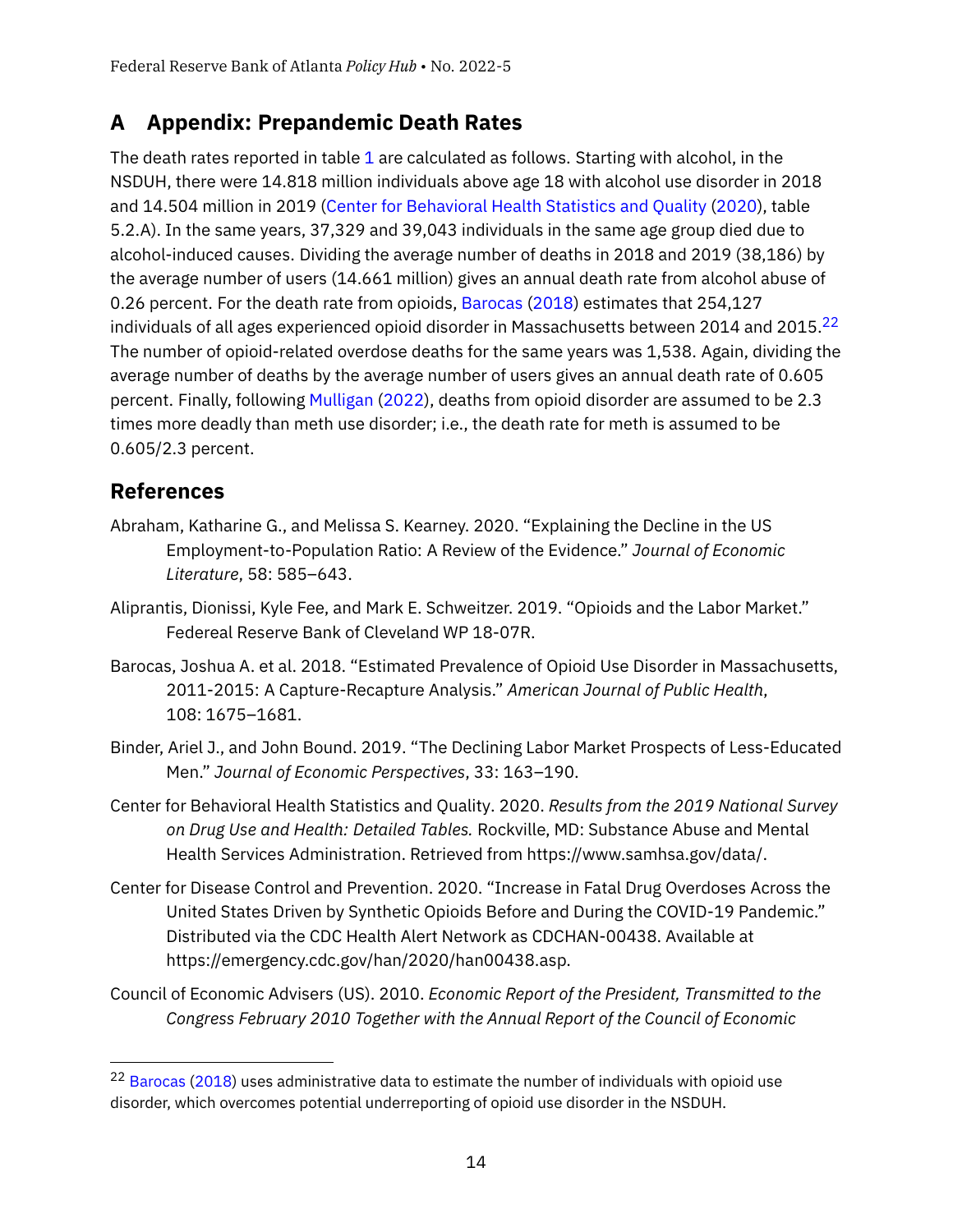*Advisors.* Council of Economic Advisers.

- <span id="page-14-2"></span>Cutler, David M., and Edward L. Glaeser. 2021. "When Innovation Goes Wrong: Technological Regress and the Opioid Epidemic." *Journal of Economic Perspectives*, 35: 171–96.
- <span id="page-14-3"></span>Greenwood, Jeremy, Nezih Guner, and Karen Kopecky. 2022*a*. "The Downward Spiral." NBER Working Paper 29746.
- <span id="page-14-0"></span>Greenwood, Jeremy, Nezih Guner, and Karen Kopecky. 2022*b*. "Substance Abuse during the Pandemic: Implications for Labor-force Participation." NBER Working Paper 29932.
- <span id="page-14-5"></span>Harris, Matthew C., Lawrence M. Kessler, Matthew N. Murray, and Beth Glenn. 2020. "Prescription Opioids and Labor Market Pains: The Effect of Schedule II Opioids on Labor Force Participation and Unemployment." *Journal of Human Resources*, 55: 1319–1364.
- <span id="page-14-1"></span>Hoffman, Jan. 26 March 2020. "With Meetings Banned, Millions Struggle to Stay Sober On Their Own." *New York Times*. Available at www.nytimes.com/2020/03/26/health/coronavirusalcoholics-drugs-online.html.
- <span id="page-14-7"></span>Hotchkiss, Julie. 2022. "Will Wage Growth Alone Get Workers Back Into the Labor Market? Not Likely." *Federal Reserve Bank of Atlanta's Policy Hub*.
- <span id="page-14-12"></span>Huskamp, Haiden A, Alisa B Busch, Lori Uscher-Pines, Michael L Barnett, Lauren Riedel, and Ateev Mehrotra. 2020. "Treatment of Opioid Use Disorder among Commercially Insured Patients in the Context of the COVID-19 Pandemic." *JAMA*, 324: 2440–2442.
- <span id="page-14-10"></span>Kim, Howard S, Joe Feinglass, Danielle M McCarthy, Patrick M Lank, and Maryann Mason. 2021. "Unintentional Opioid Overdose Death Characteristics in Illinois Before and During the COVID-19 Era, 2017 to 2020." Vol. 2, e213699–e213699, American Medical Association.
- <span id="page-14-9"></span>Kopecky, Karen A. 2011. "The trend in retirement." *International Economic Review*, 52(2): 287–316.
- <span id="page-14-4"></span>Krueger, Alan B. 2017. "Where have All the Workers Gone? An Inquiry into the Decline of the US Labor Force Participation Rate." *Brookings Papers on Economic Activity*, 2017: 1–87.
- <span id="page-14-8"></span>Mulligan, Casey. 2022. "Lethal Unemployment Bonuses? Substitution and Income Effects on Substance Abuse, 2020-21." NBER Working Paper 29719.
- <span id="page-14-13"></span>Niles, Justin K, Jeffrey Gudin, Jeff Radcliff, and Harvey W Kaufman. 2021. "The Opioid Epidemic Within the COVID-19 Pandemic: Drug Testing in 2020." *Population Health Management*, 24(S1): S43–S51.
- <span id="page-14-6"></span>Powell, David. 2021. "The Labor Supply Consequences of the Opioid Crisis." Working Paper.
- <span id="page-14-11"></span>Uscher-Pines, Lori, Jessica Sousa, Pushpa Raja, Ateev Mehrotra, Michael Barnett, and Haiden A Huskamp. 2020. "Treatment of Opioid Use Disorder during COVID-19: Experiences of Clinicians Transitioning to Telemedicine." *Journal of Substance Abuse Treatment*, 118: 108–124.